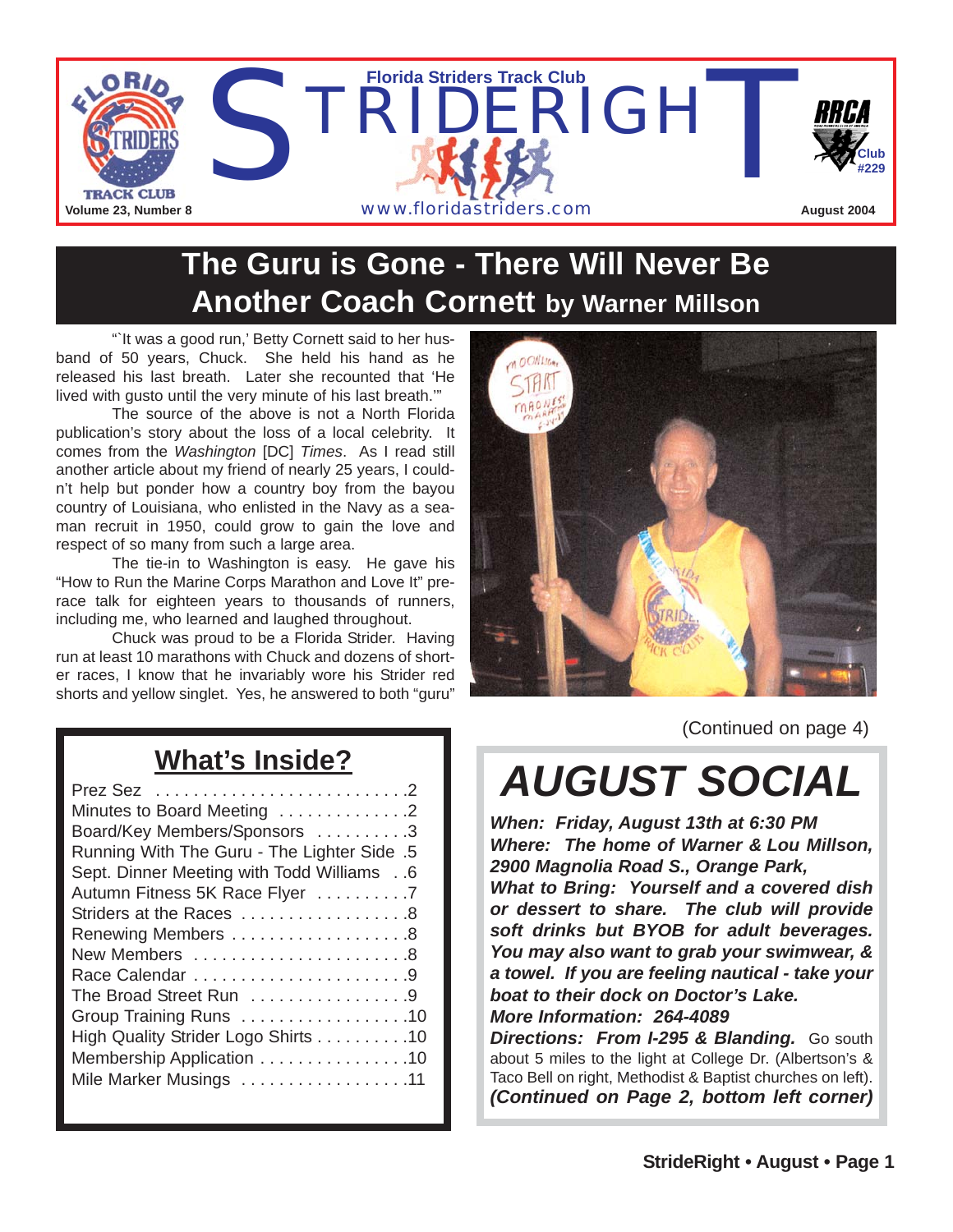# Prez Sez

By Bob Boyd

We lost a long time friend with the passing of Chuck Cornett last month. I wish to express our deepest sympathy to his wife Betty



and the entire Cornett family for their loss. I also want to thank Warner Millson and Ken Bendy for their articles remembering Chuck and encourage you to read them for a better appreciation for the contributions and impact Chuck had on us all. I, like many Striders, met Chuck while attending one of his classes on "How to Walk/Jog/Run & Love It." One of the running tips he shared has really stuck with me: "Grade your runs each day on how much you enjoyed them. If you don't have an "A" or at least a "B" then you are doing something wrong!" Let's not quibble about knowing you need to push the pace on occasion to get faster, the real point is that most of your runs should just plain be fun. If not it is time to figure out why and make some changes. Actually, that is pretty good advice for most of life's activities. My wish for each of you is that you find yourself enjoying the vast majority of your runs, hours, and days. It would only be fair as many of you are raising the fun factor in my days. Life is good but life is short! Don't miss an opportunity to thank those that make your life better.

### **Social Directions**

Left on College Dr to 1st light, Peoria Rd. Left on Peoria Rd. Go South about 1 mile to the Railroad tracks. Cross the railroad tracks and turn immediately right onto Cedar Rd, into Doctors Lake Estates (do not follow Drs. Lake Dr. as it bends to the left; go straight and turn right).

Go straight down Cedar Rd. & take the 3rd left onto Magnolia Rd. Follow Magnolia until it bends to the left.

2900 is on the right, just on the bend of the road, the only gravel driveway (all others are paved). Please enter gravel driveway with mailbox marked 2900 on your right so you end up in Warner's driveway, not his neighbor's!

# **Board of Directors' Minutes, 7/13/04**

Bob Boyd called the meeting to order at 7:02 PM. Directors absent: J. Runnfeldt, P. Stewart-Garbrecht, R. Glenn.

**Memorial Day 5k final accounting:** Frank and Lil distributed the final accounting from the race. Final race profit was \$4,591.35 with \$140 from on-line registrations. Variances in race profit (forecast profit was \$4,000) due in most part to increased sponsorship, thanks to John P. and Bill Dunn's efforts. Sponsorship recruitment needs to be a responsibility shared by all board members. The need for a sponsorship coordinator was discussed. The board passed a motion to have Frank and Lil repeat as the 2005 Memorial Day 5k race directors.

**Treasurer's report:** Run to the Sun final race profit of \$3,699.38 was recorded. Expenditures on PolarTec shirts are essentially covered by sales. \$61 should be budgeted annually for the Secretary of State – Florida annual report fee. The treasurer's report was filed as written. The storage unit annual fee is due August 1st and will be paid this month.

**Race status update:** Autumn Fitness – The flyer is in 1st Place Sports' quarterly publication and the stand alone flyer for general distribution will be after confirming sponsorship, which will be done before July 22nd.

Hog Jog and Run to the Sun – nothing new to report.

**1st Place Sports registration/packet pickup proposal:** The proposal to have 1st Place Sports handle race registration and packet pickup that was approved at last month's board meeting was modified slightly. A motion was passed to have 1st Place Sports in Orange Park handle race packet pickup and walk-in registrations only. The actual keying will be done elsewhere.

**Race advisor position:** Frank S. is stepping down from his position as Race advisor. Bob thanked Frank for the excellent service he has provided in that capacity. This position is currently open.

**Renewing member newsletter format survey:** Tanys reported that no newsletter format changes were received.

**Minutes:** Last month's minutes were approved as written.

**Clay County Children's Day fun run:** JD distributed an email prior to the meeting with a request for the Striders to help with the Children's Day in America fun run on Sept. 18th. The board agreed to support the run but it will not be an official Strider race.

**Some long and members, among arom hank Earnold (i.e. when are Memorial Day race was dedicated) and Chuck Cornett. The Autumn** impact Chuck had on the Striders and ideas on how to remember and share information about him. Bob will include an article and picture in the **Honoring our fallen Striders:** Recently the Striders have lost some long-time members, among them Hank Zambie (to whom the Fitness race will be dedicated to Chuck Cornett. The board discussed the next Strideright.

deright.<br>**Race liability/waiver improvement:** Ken pared down the race **Cace hability waiver improvement.** Ken pared down the race<br>liability and waiver wording. Some suggested revisions are under review naming and name increasing come eaggests in means are and the local by Ken to complete this item.

#### **Open Forum:**

Kent reported on the social schedule.<br>And is of 1911 and is offering the social schedule.

just four = vvarier s flouse, 0.00 pm<br>stamber 16th = dinner social with spe August 13th – Warner's house, 6:30 pm

September 16th – dinner social with speaker Todd

Williams

Frank and others received an email requesting help to start a

(Continued on page 4)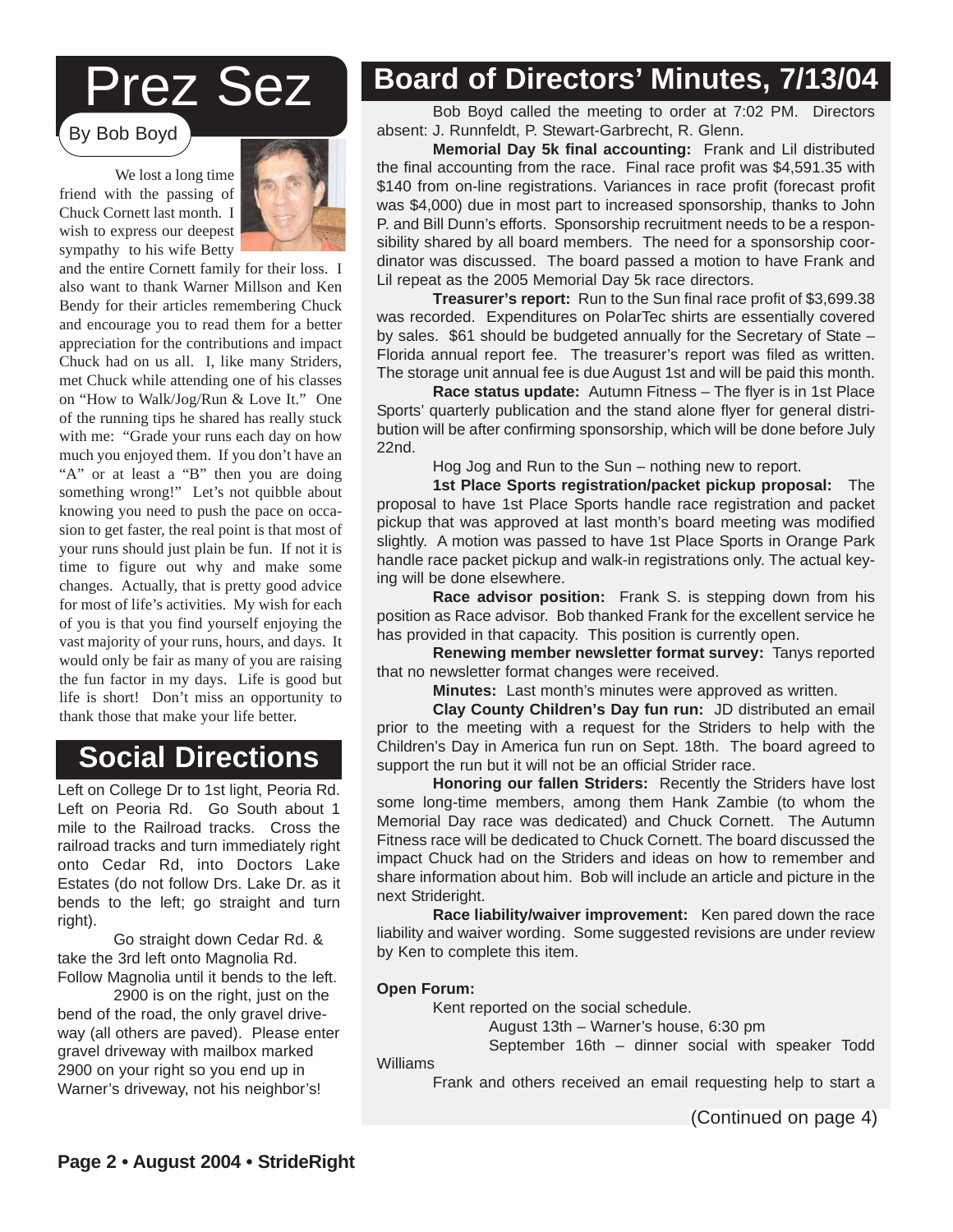



The Florida Striders Track Club is incorporated as a non-profit organization under the laws of Florida and is granted federal tax exempt 501(c)3 status under the blanket exemption of the RRCA ID#74-2194707. Strideright is published monthly at P.O. Box 413, Orange Park, Florida. Non-profit Organization Bulk Rate postage is paid at Orange Park, Florida.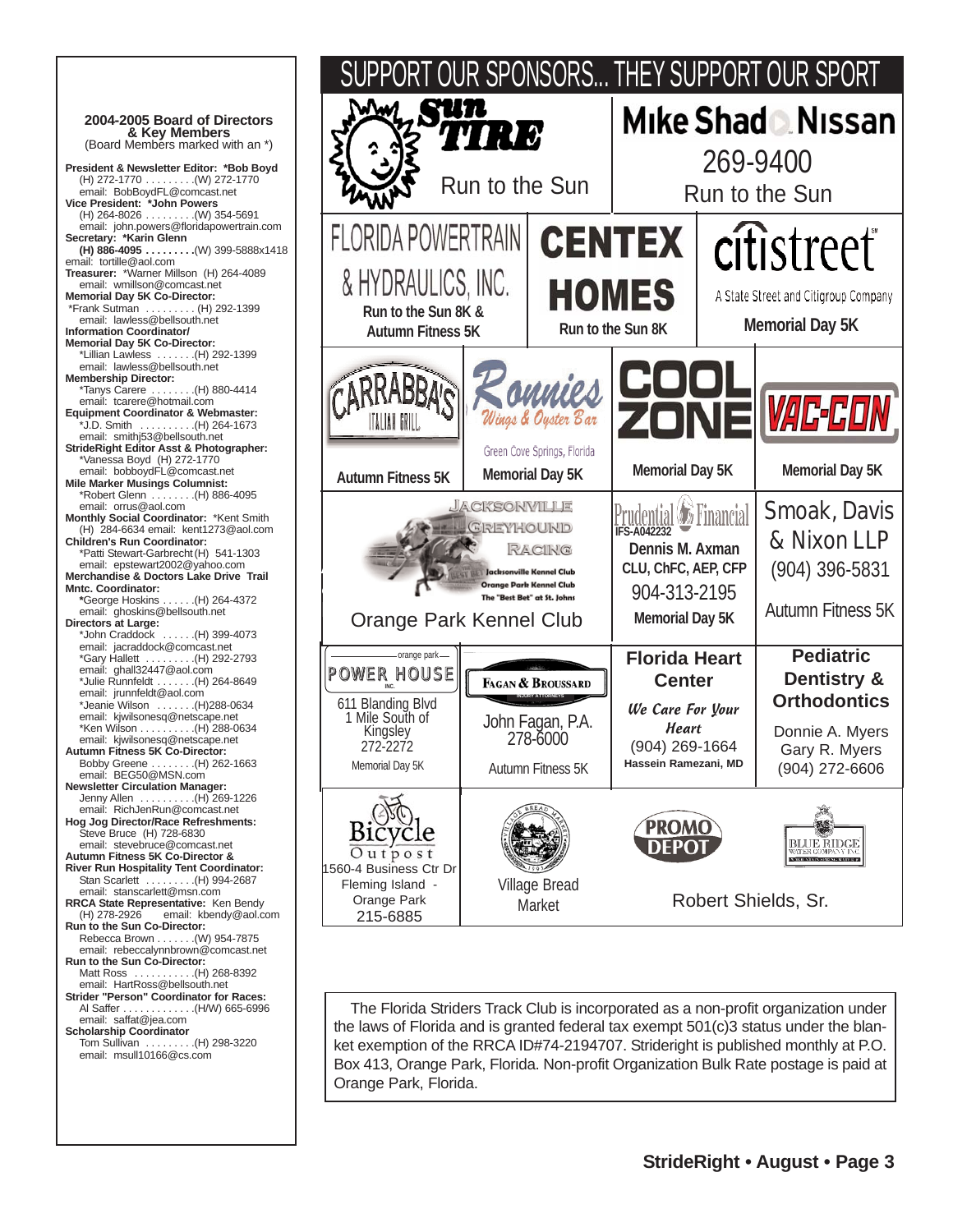# **Board Minutes of 5/11/2004 (continued from page 2)**

new charity 5k.

George is taking another round of orders for shirts (needs at least 12).

John P. thanked Frank and Lil for all their work helping the race directors.

Gary's son is looking to start a Striders chapter at his high school. The board gave some suggestions for contacts to make to start the club.

Ken reported he had a good experience running Grandfather Mountain marathon.

Bob is going to buy 5 more stopwatches prior to the

Autumn Fitness 5K. JD is working on a carrying case for the watches and the megaphone.

The meeting was adjourned at 8:20 PM. Next month's meeting will be on Tuesday, August 10th at the Orange Park library.

Respectfully submitted, Karin Glenn

## **The Guru Is Gone (continued from Page 1)**

and "old gummer", but often with a pithy non-printable reply.

Just what did Chuck Cornett mean to the Florida Striders? **EVERYTHING**. It is my firm opinion that *the Club would not exist today without the efforts and energies of Chuck Cornett.* Here are just a few of the reasons:

• *Sunday Runs.* In October 1978 Chuck started a Sunday morning running group from Sun Tire with only three people, according to Jack Stanley's recollection. Jack was Strider president in 1984.

• *Clinics To* recruit new runners and future Striders. Chuck dreamt up the idea for a "How to Jog and Love It" class for non-runners. Mary Ann Stanley remembers being a guinea pig in her own garage as Chuck practiced the dialogue that he used for over 20 years to far more than 10,000 runners. He gave his class behind a real estate office on Kingsley Ave. I was a novice running pupil in September 1980. Barely more than a year later, he had me running my first marathon.

We all have our individual "I began running …………" stories. If we could poll the club's entire membership I'm sure that at least 25-30% of today's Striders were influenced by Chuck's teaching, expertise and perhaps most importantly by his infectious unfailing enthusiasm. His *Go Go Go* personality extended to any and all subjects, causing his daughter Kathy to remark, "Dad will flat wear you out."

• *First Strider Race Sponsor.* The money problems of the fledgling club wouldn't go away, so Chuck led a group of 4 to Kingsley Bank where he convinced president Reed Dearing to give \$4,000 as the prime—actually the only—sponsor of the 1980 Autumn Fitness Run. When I talked to Reed in preparation for this article he fondly remembered the benefits to the community that that first Strider race generated. He was proud to continue his bank's involvement for the next 4 years despite the fact that Chuck kept raising the ante to a peak of \$8,000 or \$9,000.

• *New OPHS Track. Orange* Park High School had an old dilapidated running track in the early 80's. Chuck spearheaded a project to completely rebuild it with a modern rubberized surface. HOW? He twisted the arms of Kingsley Bank, the Florida Times Union, the school superintendent, and every Strider who didn't tell him to buzz off—which was very hard to do. \$50,000-\$60,000 later it was a done deal.

• *Memorial Day Race.* The club wanted a new race in Green Cove Springs. Bill Zipperer, Strider president in 1985, accompanied Chuck to see the President of Westside Atlantic Bank, and lo and behold we had a new 100% sponsor.

• *Run to the Sun.* The club's 2nd race began as the Wellness 10K, involving an over-and-back of the Doctors Lake Bridge. Orange Park Hospital was footing the \$9,000 bill until they suddenly quit in early 1986, just months before the race. By now you can guess: Chuck to the rescue. I sat in awe in his family room and listened as he made **one** phone call to Dick Erickson of Sun Tire to establish what will soon be **20 years of continuous sponsorship**. (In an odd twist of fate, when Dick Erickson's family moved here about 1979, they rented the Zambies' house after Hank was transferred to McDill in Tampa.)

I could go on and on about Chuck's role in making the Striders one of the preeminent clubs in the state. His upbeat enthusiasm, interest and wonderfully irreverent sense of humor will be missed by many.

On a personal note I thank my coach for instilling in me a love of running that culminated in 22 marathons, the training that led to 6 PR"s in a 5-week period at the age of 48, but mostly for 24 years of friendship. I miss you ole buddy!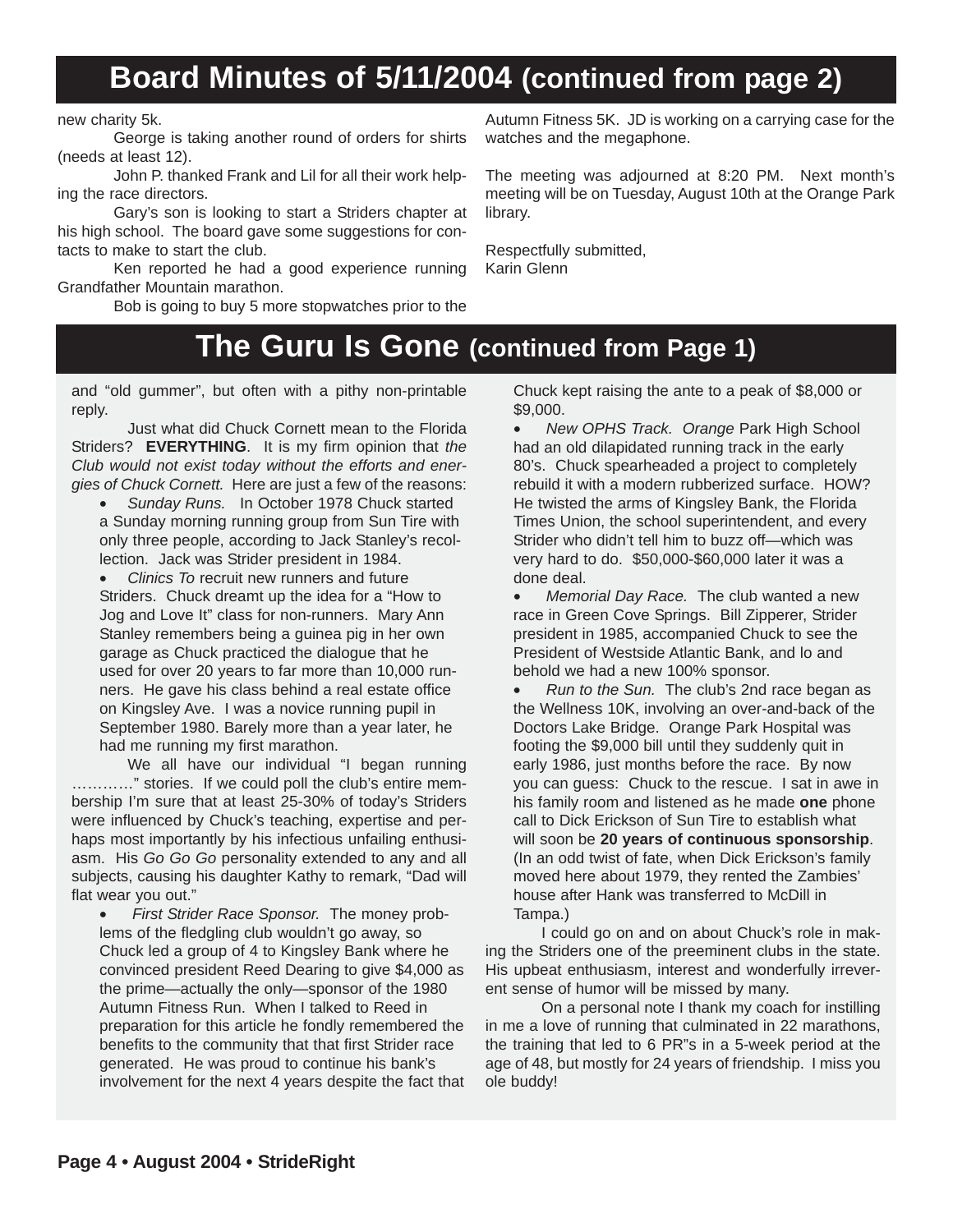# **Running With The "Guru" ... The Lighter Side by Ken Bendy**

My first encounter with Captain Chuck Cornett was in the late seventies. Chuck was the Executive Officer of NAS Jacksonville and I was the Maintenance Chief of Patrol Squadron Five. In those days parking spaces at NAS Hangar 1000 were at a premium and as Squadron Maintenance Chief I had a reserved parking space and it was sacred territory. Late one afternoon I had to make a trip to Wing HQ and upon my return someone had appropriated my space to park his vehicle. Well, since I was working into the evening I figured I'd keep him there too. I chained his car to my truck and went back to work. When the young sailor found it he called the base Gendarmes. They didn't think too much of my vigilante action and after cutting him free, filed their report in the daily synopsis that was read by the XO each morning.

Chuck summoned me by telephone and admonished me in the manner expected of someone in his exalted position was obligated to do…unofficially he then told me he fell out of his chair laughing and asked if I'd get him a chain!

We more or less didn't run into each other until I decided to take up running in 1981 and had really got into it by the time I returned from deployment to Sicily in 1982. My wife also took up running and wrote me that she started running with a group called the Florida Striders. She mentioned that Chuck was one of the head honchos and I said I knew him.

When I returned to the states I started running with Chuck and his groupies on the Sunday morning runs. He had a rule that no one ran faster than the slowest runner. The group grew to a pretty good size and as we got faster different pace groups formed. Chuck would always look out for the new runners though.

We became pretty good buddies and he convinced me to run the Marine Corps Marathon in 1983. He and Marv Mollnow drew up a training schedule that was a bear..but it worked…I ran a 3:36. I guess there was a group of 50 or more that ran it that year…man what a post marathon party we had!

Thirty days later Chuck conned me into

running the 1st Blue Angel Marathon and attending a seminar he was giving in Pensacola. Chuck, Warner Millson and I were going to do an 8 minute pace for a 3:30, but Mother Nature had other ideas…the temperature quickly climbed into the 80's and as Chuck would say, "We rapidly reevaluated our goal" and just hoped to finish. Warner quit at about 20 miles and got a ride back with two attractive young ladies. I can't remember what happened to Chuck but I called him every name in the book for the next 11 miles of nothing but "miles and miles." I somehow finished in about 3:55.

Over the years, I helped him with several of his Eat Slim, Walk Trim Clinics in Orange Park and running classes he held at NAS. One of Chuck's "attention getters" was dropping 5 pounds of fat on the table that he had obtained from the local meat market. Needless to say that made an impression!

I recently ran across a "Moonlight Madness Marathon" golf shirt that was hanging in my closet and it brought back some memories of what I thought was another one of the "Guru's" wacky ideas that turned out to be something special. You had to be invited to run this marathon that began about 3:00 AM at Drs. Lake Elementary School and finished in the middle of a lake at Gold Head State Park. There were about a dozen or so each year that had this honor. I was recovering from some major cancer surgery and couldn't run the entire thing but Chuck said that since I couldn't be an Athlete I could come along as the group's "Athletic Supporter!" I ran about half of it.

Chuck also started the Hash Runs that the Striders occasionally did. We staged one around Halloween that started at an oyster bar near the site that is now the Red Lobster. There was a lot of undeveloped land in that area and the Orange Park Mall was relatively new. A portion of the course was through the interior of the mall…luckily no one called the cops on the bunch of costumed, chalk wielding, whistle blowing, hooligans shouting "On On"! I was on the injured list (as usual) and had the arduous (Continued on Page 6)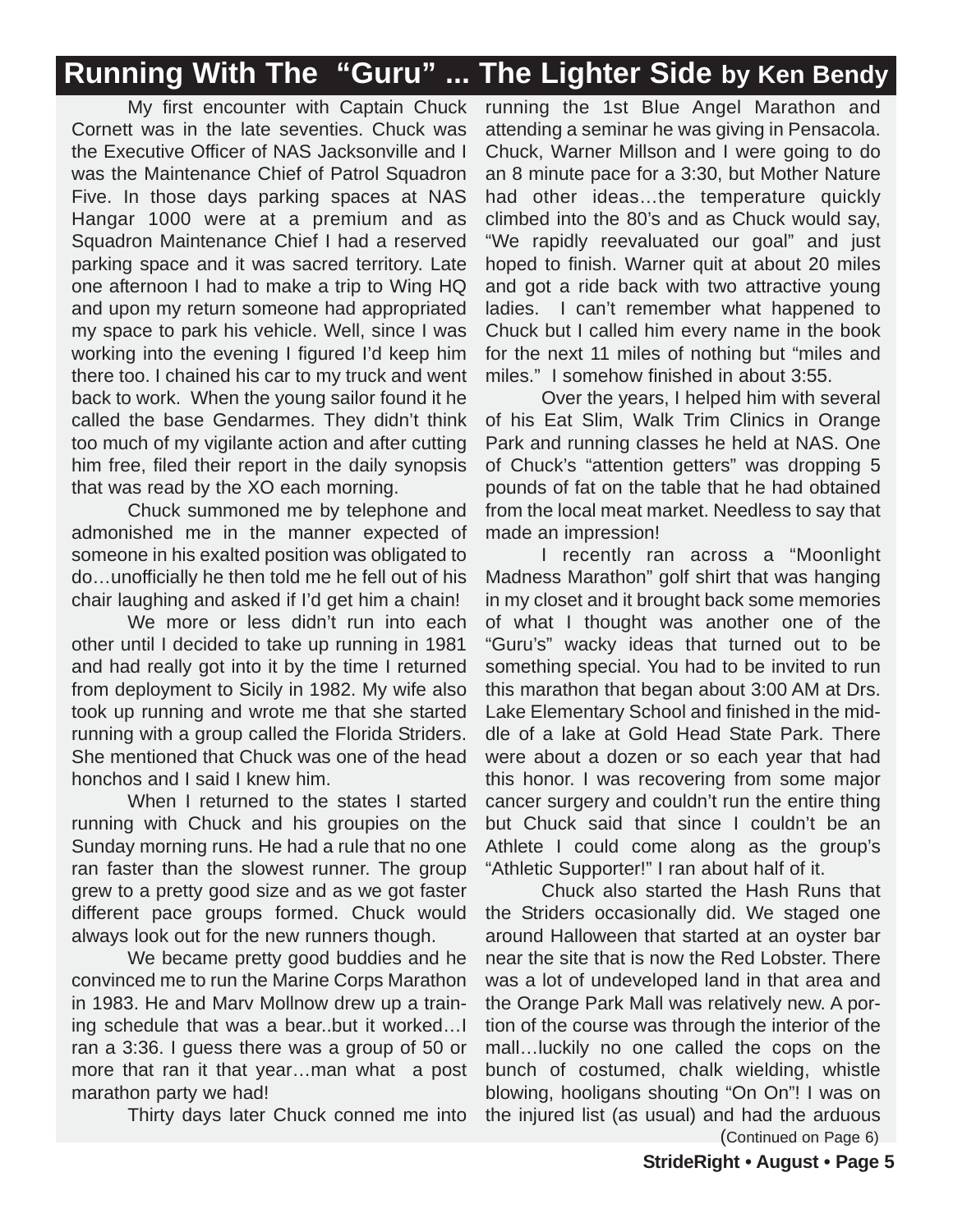# **Running With The "Guru" ... (Continued from Page 5)**

task of guarding the beer at the finish…I don't remember much about that…I think there was some beer left when the Hashers got there.

One of our biggest laughs was the "Cornett Factor." Chuck had a scientific theory about everything. He said to take your resting pulse in the morning, if it was 10 beats higher than normal, cut your mileage in half. He also had deductions for ambient temperature, altitude, etc. We added more, such as the phase of the moon, number of beers the night before, age of our shoes, our age, etc. Some mornings we joked we could apply all of those factors and log 10 miles without ever getting out of bed!

After Chuck and Betty moved to Pensacola we stayed in touch by AOL Instant Messenger and e-mail. I gave him a coaching

page on my website and he had loads of good information on it. He would also bombard me with jokes that could be rather salty at times. I shall miss that!

I attended his memorial service at Barrancas National Cemetery, NAS Pensacola on July 9th. It was impressive and the number of Striders that drove the 360 miles from Orange Park to attend was a tribute to a great man.

I shall miss him.

PS. Chuck always had to be top dog at everything he did. His ashes are interred in the bottom space of a group that is stacked five high…there is no doubt in my mind he will figure out some way to get into the top one!

# **September Dinner Meeting with Todd Williams, Two Time Olympian, 5 Time Gate River Run Winner, Thursday, September 16, 2004**

**We are very pleased and fortunate to have Todd as our Guest Speaker and to welcome him as a new resident in the Jacksonville area. More good news - Todd is starting a personal coaching service. For more information please go to Todd's website at** www.PushThePace.com **You will not want to miss Todd's excellent presentation, "What it Takes."**

**Menu:** Italian Buffet with the trimmings, dessert, and complimentary beer and soft drinks. Social half-hour begins at 6:00 p.m with dinner being served at 6:30 p.m. Sherri Alexander is baking up another delicious batch of desserts for us. Thank You Sherri!

**Cost:** \$10 per Strider, or \$12 for non-members.

**RSVP: Please send check to**: **Strider Dinner, 1273 Leblanc Rd., Green Cove Springs, Florida 32043**

**RSVP early as seats are limited and we expect this event to fill quickly!**

**Questions:** Please contact **Kent Smith** at (904) **284-6634**

**Where: The Anheuser-Busch Brewery Hospitality Room…**111 Busch Drive, just East of I-95 on the North side of Busch Blvd (Take I-95 North from the intersection of I-95 & I-10 North on I-95 to Busch Blvd, exit 125, East to the Busch Brewery on the North side (left side as you're headed East).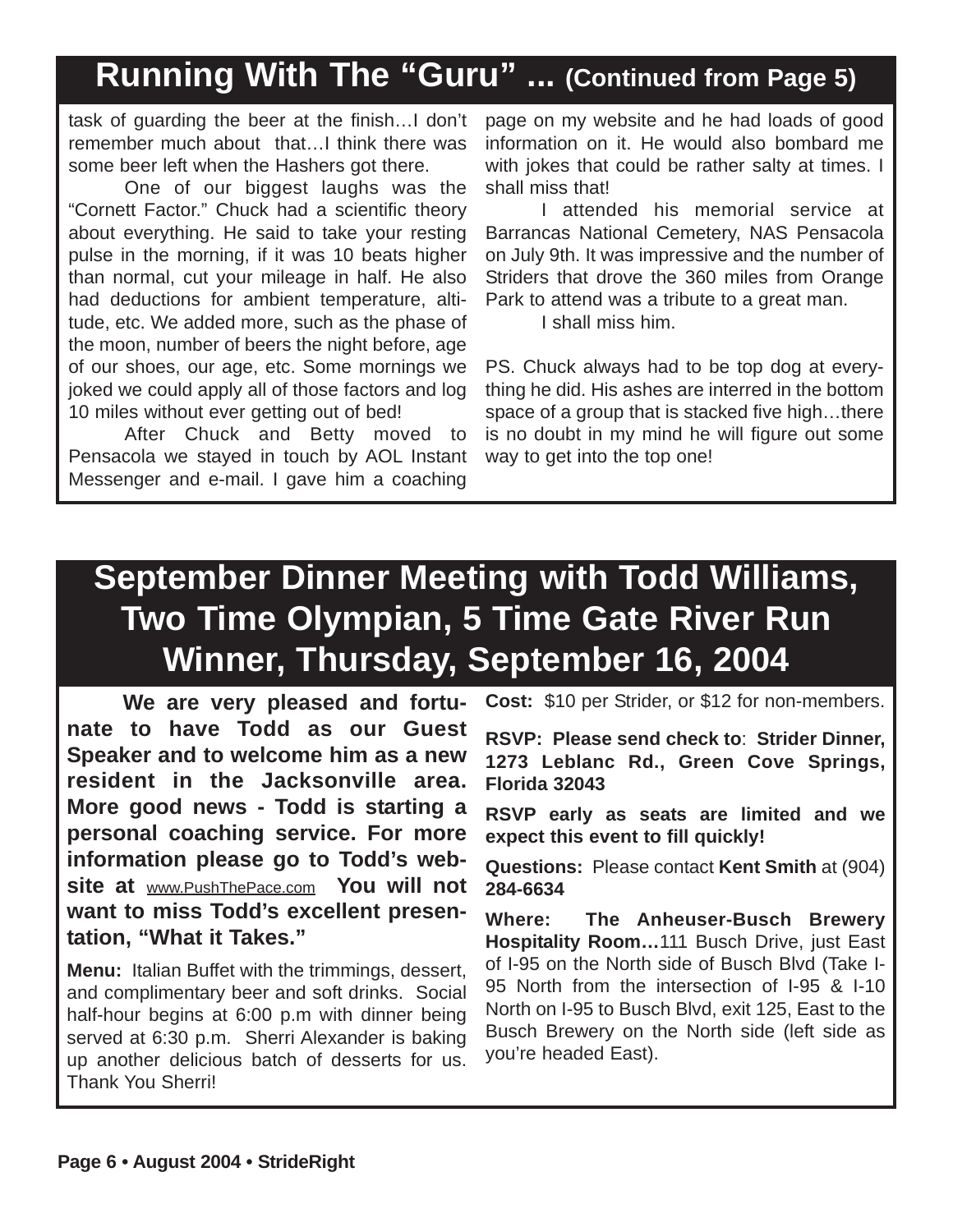

# **CARRABBA'S AUTUMN FITNESS 5K Saturday, 9/11/04, 8:00 AM**

**Carrabba's Italian Grill is providing post race food for all registered participants!**

Striders & Military - \$12). September 2 - 10th: \$17 (Striders & Military - \$15) There is an additional \$2 discount if you have your own ChampionChip except for day of race Registration (see entry form.) Race Day all entries - \$20. Registration includes Tank top, post-race refreshments, which include Carrabba's meal, & race results, which can be viewed at www.FloridaStriders.com. Autumn Fitness Tank Tops are guaranteed to all pre-registered 5K

**Make check payable to:** Autumn Fitness 5K **Mail completed application & check to: Autumn Fitness 5K 591 Clermont Ave. S. Orange Park, FL 32073**

This 5K Race starts and finishes at the Orange Park Kennel Club, is a USATF Certified Course (FL-02016DL,) stays off of U.S. 17, and is mostly along the beautiful St. Johns. This race is dedicated to the memory of Chuck Cornett.

**5K AWARDS:** Top 3 Male & Female; Top Masters & Grand Masters; plus Top 3 in each age group, Male & Female: **AGE GROUPS**: 10 & under, 11-14, 15-19, 20- 24, 25-29, 30-34, 35-39, 40-44, 45-49, 50-54, 55-59, 60-64, 65-69, 70-74, 75-79, 80 & over. Winners get Carrabba's Gift Certificates as Awards! (No multiple awards)

Walkers are invited to join us, however there will be. no Walking Awards category in this race.

**FUN RUN**: One mile Fun Run starts at 9:00 AM. There is no charge for the Fun Run, but all runners . must complete an entry form. Ribbons awarded to all  $\cdot$ finishers.

**RACE PACKET PICKUP: 1st Place Sports on Wells:** Road in Orange Park, 264-3767, Friday, 9/10/04 noon to • 6:00 PM or at the OP Kennel Club on Race Day. Day of race registration will begin at 6:30 AM. **COST:** Entries received by September 1: \$14 (FL

**Register On Line at Active.com**



HEY KIDS!!! There is a FREE one mile Fun Run at 9:00 AM. There will be a school competition. *5K Winners receive Carrabba's Gift Certificates as Awards!*



**For additional information contact Stan Scarlett at 268-6272,**  stanscarlett@msn.com

Race fees are non-refundable

entrants.

| <b>AUTUMN FITNESS 5K ENTRY FORM</b>                                                                                                                                                                                                                                                                                                                                                                                                                                                                                                                                                                                                                                                                                                                                                                                                                                                                                                                                                                                                                                                                                                                                                                                                                                                                                                                                                                                                                                                            |  |     |                |  |  |                    |    |  |            |           | ONLY)           |                               | RACE# (FSTC USE |                                               |  |              |             |                                    |                                                       |          |  |
|------------------------------------------------------------------------------------------------------------------------------------------------------------------------------------------------------------------------------------------------------------------------------------------------------------------------------------------------------------------------------------------------------------------------------------------------------------------------------------------------------------------------------------------------------------------------------------------------------------------------------------------------------------------------------------------------------------------------------------------------------------------------------------------------------------------------------------------------------------------------------------------------------------------------------------------------------------------------------------------------------------------------------------------------------------------------------------------------------------------------------------------------------------------------------------------------------------------------------------------------------------------------------------------------------------------------------------------------------------------------------------------------------------------------------------------------------------------------------------------------|--|-----|----------------|--|--|--------------------|----|--|------------|-----------|-----------------|-------------------------------|-----------------|-----------------------------------------------|--|--------------|-------------|------------------------------------|-------------------------------------------------------|----------|--|
|                                                                                                                                                                                                                                                                                                                                                                                                                                                                                                                                                                                                                                                                                                                                                                                                                                                                                                                                                                                                                                                                                                                                                                                                                                                                                                                                                                                                                                                                                                |  |     |                |  |  |                    |    |  |            |           |                 |                               |                 |                                               |  |              |             |                                    |                                                       |          |  |
| <b>First Name</b>                                                                                                                                                                                                                                                                                                                                                                                                                                                                                                                                                                                                                                                                                                                                                                                                                                                                                                                                                                                                                                                                                                                                                                                                                                                                                                                                                                                                                                                                              |  |     |                |  |  |                    |    |  |            | Last Name |                 |                               |                 |                                               |  |              |             |                                    | Ever run/walked a race?                               |          |  |
|                                                                                                                                                                                                                                                                                                                                                                                                                                                                                                                                                                                                                                                                                                                                                                                                                                                                                                                                                                                                                                                                                                                                                                                                                                                                                                                                                                                                                                                                                                |  |     |                |  |  |                    | XL |  | <b>RUN</b> |           |                 | <b>FUN RUN</b><br>(no charge) |                 | Personal<br>Champion                          |  |              |             |                                    |                                                       |          |  |
| Age                                                                                                                                                                                                                                                                                                                                                                                                                                                                                                                                                                                                                                                                                                                                                                                                                                                                                                                                                                                                                                                                                                                                                                                                                                                                                                                                                                                                                                                                                            |  | Sex |                |  |  | <b>Adult Sizes</b> |    |  |            |           |                 |                               |                 |                                               |  |              |             |                                    | Chip # (can NOT be used for Day of Race registration) |          |  |
|                                                                                                                                                                                                                                                                                                                                                                                                                                                                                                                                                                                                                                                                                                                                                                                                                                                                                                                                                                                                                                                                                                                                                                                                                                                                                                                                                                                                                                                                                                |  |     |                |  |  |                    |    |  |            |           |                 |                               |                 |                                               |  |              |             |                                    |                                                       |          |  |
| Street Address (include apt. number)                                                                                                                                                                                                                                                                                                                                                                                                                                                                                                                                                                                                                                                                                                                                                                                                                                                                                                                                                                                                                                                                                                                                                                                                                                                                                                                                                                                                                                                           |  |     |                |  |  |                    |    |  |            |           |                 |                               |                 |                                               |  |              |             |                                    |                                                       |          |  |
|                                                                                                                                                                                                                                                                                                                                                                                                                                                                                                                                                                                                                                                                                                                                                                                                                                                                                                                                                                                                                                                                                                                                                                                                                                                                                                                                                                                                                                                                                                |  |     |                |  |  |                    |    |  |            |           |                 |                               |                 |                                               |  |              |             |                                    |                                                       |          |  |
| City                                                                                                                                                                                                                                                                                                                                                                                                                                                                                                                                                                                                                                                                                                                                                                                                                                                                                                                                                                                                                                                                                                                                                                                                                                                                                                                                                                                                                                                                                           |  |     |                |  |  |                    |    |  |            |           |                 |                               |                 |                                               |  | <b>State</b> |             |                                    |                                                       | Zip Code |  |
|                                                                                                                                                                                                                                                                                                                                                                                                                                                                                                                                                                                                                                                                                                                                                                                                                                                                                                                                                                                                                                                                                                                                                                                                                                                                                                                                                                                                                                                                                                |  |     |                |  |  |                    |    |  |            |           | Fee Enclosed \$ |                               |                 |                                               |  |              | Club Member | <b>Florida Striders Track</b>      |                                                       | Military |  |
| <b>Telephone Number</b><br>I know that running a road race is a potentially hazardous activity. I should not enter and run unless I am medically able and properly trained. I agree to abide by any decision of a race official relative to my ability to<br>with running in this event including, but not limited to: fall, contact with other participants, the effects of the weather, including high heat and/or humidity, traffic and the conditions of the road, all such risks being<br>knowing these facts and in consideration of your accepting my entry I, for myself and everyone entitled to act on my behalf, waive and release the FSTC, RRCA and the town of Orange Park and all sponsors, their representati<br>or liabilities of any kind arising out of my participation in this event even though that liability may arise out of negligence or carelessness on the part of the persons named in this waiver. I also agree that I may be ex<br>race by qualified race personnel in the event medical problems of any cause arise. The race officials or the qualified personnel have the right to disqualify me and remove me from the race if, in their opinion, I may be su<br>and agree to abide by the RRCA Guidelines which prohibit the use of radio headsets or other portable sound systems, wheeled conveyances (excluding wheelchairs) including skateboards, roller skates or blades, baby joggers,<br>for trained quide dogs used by blind runners. Rev. 6/00. |  |     |                |  |  |                    |    |  |            |           |                 |                               |                 |                                               |  |              |             |                                    |                                                       |          |  |
|                                                                                                                                                                                                                                                                                                                                                                                                                                                                                                                                                                                                                                                                                                                                                                                                                                                                                                                                                                                                                                                                                                                                                                                                                                                                                                                                                                                                                                                                                                |  |     | Your Signature |  |  |                    |    |  |            | Date      |                 |                               |                 |                                               |  |              |             |                                    |                                                       | Date     |  |
| Make Check Payable to: Autumn Fitness 5K • 591 Clermont Ave. S. • Orange Park, FL 32073                                                                                                                                                                                                                                                                                                                                                                                                                                                                                                                                                                                                                                                                                                                                                                                                                                                                                                                                                                                                                                                                                                                                                                                                                                                                                                                                                                                                        |  |     |                |  |  |                    |    |  |            |           |                 |                               |                 | Parent's Signature (if under 18 years of age) |  |              |             |                                    |                                                       |          |  |
|                                                                                                                                                                                                                                                                                                                                                                                                                                                                                                                                                                                                                                                                                                                                                                                                                                                                                                                                                                                                                                                                                                                                                                                                                                                                                                                                                                                                                                                                                                |  |     |                |  |  |                    |    |  |            |           |                 |                               |                 |                                               |  |              |             | <b>StrideRight • August • Page</b> |                                                       |          |  |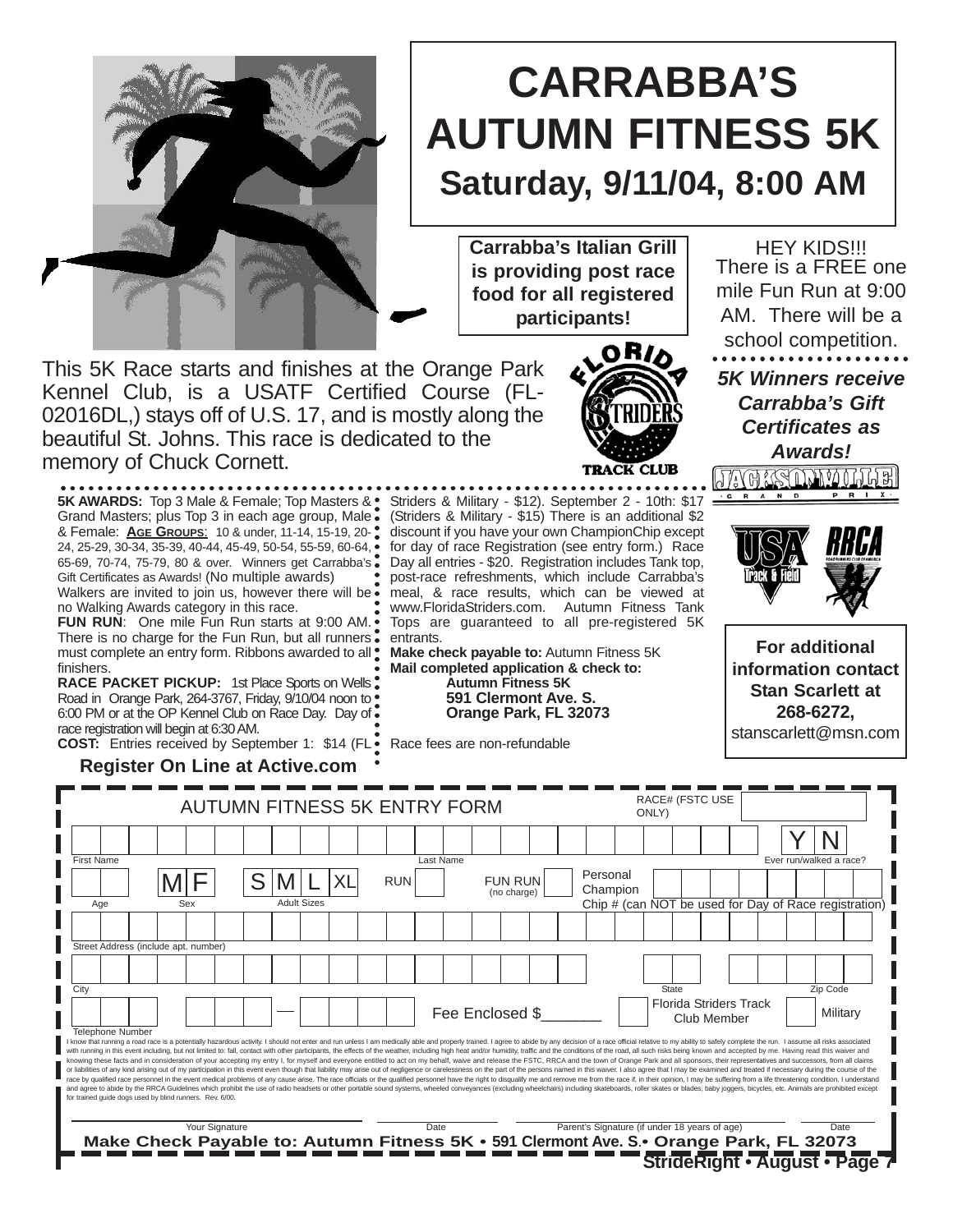# **STRIDERS AT THE RACES** ACE RESULTS **To get your race results published, email StriderResults@aol.com**

**FIRECRACKER 10K** Daytona Beach June 26, 2004

J.D. Beck 53:18 3rd A/G Barbara Whitter 1:04:48

#### **CELEBRATION 5K**

1st Place Sports July 4, 2004

John Metzgar 16:03 Masters Bill Phillips 17:36 1st A/G Karin Glenn 17:52 2nd O/A Female Greg Richards 17:53 Len Ferman 18:39 3rd A/G Page Ramezani 18:51 1st A/G Bernie Candy 18:54 1st A/G Sung Ho Choi 19:17 Denise Metzgar 19:13 1st A/G Patrick McKeefery 19:35 2nd A/G Bob Boyd 19:44<br>Robert Cox 20:12 PR Robert Cox Del Conner 21:20 Gary Hallett 21:33 Frank Frazier 21:52 2nd A/G Thom Henkel 22:00 3rd A/G Stephanie Griffith 22:01 Masters Gary Gills 22:09 John Hirch 22:29 Everett Crum 22:59 1st A/G Matt Ross 23:20

David Rigdon 23:23 Danny Weaver 23:23 Kim Hoyt 23:30 Konner Sawicki 23:42 John Powers 23:56 John Gauer 24:38 Raymond Ramos Jr. 24:42 Leslie Doucette 24:55 3rd A/G Wayne Wolfenbarger 25:35 J.D. Beck 25:39 Kent Smith 25:07 Tanys Carere 25:09 3rd A/G Paced Boyfriend to a PR Maria McNary 26:26 2nd A/G Marilyn Roberts 26:52 3rd A/G John Aimone 27:22 1st A/G Cameron Metzgar 27:30 Shirley Henkel 28:03 Gordon Slater 28:17 Barbara Whitter 28:59 Leo Sheckells 29:02 Ken Bendy 31:27 3rd A/G Patty Czarnecki 31:38 Linda Wolfenbarger 32:21 Al Saffer 34:23 Trish Kabus 34:55 George Coombes 36:36 2nd A/G Micki Gibson 36:56 Had a baby 7 weeks ago Chuck Ellis 37:36 1st A/G Joe Connolly 37:45 3rd A/G

Charles Desrosier 38:30 Sally Sawicki 39:29 Diane Aimone 40:50 1st A/G

#### **BRIDGE OF LIONS 5K**

St. Augustine July 17, 2004

Frank Sutman 17:35 3rd A/G Greg Richards 17:40 3rd A/G Karin Glenn 17:48 1st A/G Bernie Candy 18:58 1st A/G Patrick McKeefery 19:28 3rd A/G Kathy Murray 22:12 2nd A/G Everett Crum 22:29 2nd A/G Thom Henkel 22:27 2nd A/G Matt Ross 22:42 3rd A/G Steve Edgell 23:11 John Powers 23:29 3rd A/G Augie Leone 24:46 1st A/G Kent Smith 25:11 Jim Kehr 25:48 Bobby Greene 26:05 Vicki Choinski 26:35 Leo Sheckells 27:41 Barbara Whitter 29:18 Bo Holub 29:50 2nd A/G Shirley Henkel 30:19 Robin Zipperer 31:05 Tom Sullivan 31:14 Bill Zipperer 32:19 3rd A/G Trish Kabus 36:34

### **Welcome Back Renewing Members!**

- **Doug Barrows**
- **Joe Brannan**
- **Bonnie Brooks**
- **Dana Coleman**
- **Tom & Jo Curvel**
- **Len, Jeremy, David &**

**Heather Ferman**

- **Mike Marino**
- **Steven O'Brien**
- **Barry & Harriet Panensky**
- **Matt Ross**
- **Cynthia Snell**
- **James & Maria Spellman**
- **Ed, Michelle, Jessie, & Schuler Velasco**
- **James Winnale**
- **Mark Woods**

## **Welcome New Members!**

- 
- **Kristi Kemp Kathleen Maxwell**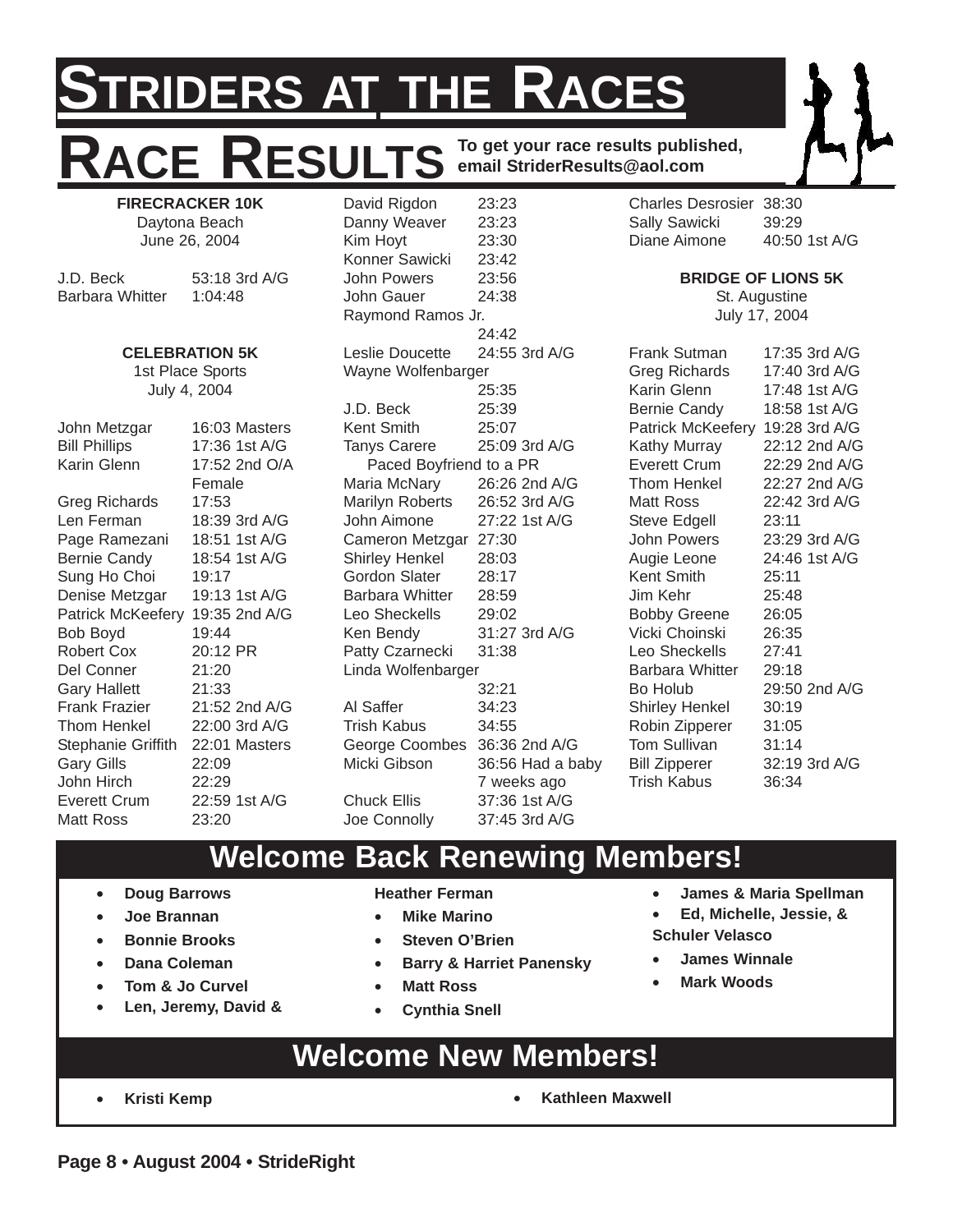**Race Calendar** 

Published as a service. Accuracy is not guaranteed. If you would like your race listed: Contact Ken Bendy, RRCA State Rep. (N. Florida) (904) 278-2926 or E-mail kbendy@aol.com.

| for a NF list, with web links, see http://members.aol.com/rrcahtml/rrcacal.htm |                          |             |                                    |                                    |  |  |  |  |  |
|--------------------------------------------------------------------------------|--------------------------|-------------|------------------------------------|------------------------------------|--|--|--|--|--|
| <b>DATE</b>                                                                    | <b>EVENT</b>             | <b>TIME</b> | <b>LOCATION</b>                    | <b>CONTACT</b>                     |  |  |  |  |  |
| Aug. 1                                                                         | Family Fun Run           | 6:30 p.m.   | Sea Turtle, Atlantic Beach         | $(904)$ 387-0528                   |  |  |  |  |  |
|                                                                                |                          |             |                                    | ConsultJTB@aol.com                 |  |  |  |  |  |
| Aug. 6-7                                                                       | Tour de Pain             | 7:30 p.m.   | Beach 4Mi. - Seawalk, Jax Bch      | (904) 739-1917                     |  |  |  |  |  |
|                                                                                | 3 Races in 24 Hours      | 7:30 a.m.   | Mile Sizzler - 1st Place Sports    | 1st Place Sports                   |  |  |  |  |  |
|                                                                                |                          | 7:30 p.m.   | Jax Landing 5K                     |                                    |  |  |  |  |  |
| Aug. 21                                                                        | Carrabba's               | 7:00 p.m.   | <b>SeaWalk Pavilion</b>            | (904) 739-1917                     |  |  |  |  |  |
|                                                                                | Summer Beach Run 5 Mi.   |             | Jax Beach                          | Jacksonville Track Club            |  |  |  |  |  |
| Sep.4                                                                          | Turtle Trot 5/10K        | 7:00 a.m.   | Atlantic Rec. Ctr, .Atlantic Ave,  | 904-491-0369                       |  |  |  |  |  |
|                                                                                |                          |             | Fernandina Beach                   | AIRunners@aol.com                  |  |  |  |  |  |
| Sep. 11                                                                        | <b>Autumn Fitness 5K</b> | 8:00 a.m.   | <b>Orange Park Kennel Club, US</b> | $(904)$ 268-6272                   |  |  |  |  |  |
|                                                                                |                          |             | 17 & Wells Rd, Orange Park         | stanscarlett@msn.com               |  |  |  |  |  |
|                                                                                |                          |             |                                    | <b>Florida Striders Track Club</b> |  |  |  |  |  |
| Sep.                                                                           | <b>Festival Of Races</b> |             | Jekyll Island, GA                  | $(912) 635 - 3025$                 |  |  |  |  |  |
| 17/18                                                                          | 3 Races in 24 Hours      |             |                                    | decook@bellsouth.net               |  |  |  |  |  |
|                                                                                | 5K.                      | 6:30 p.m.   | <b>TBA</b>                         |                                    |  |  |  |  |  |
|                                                                                | 5K                       | $7:00$ a.m. | <b>TBA</b>                         |                                    |  |  |  |  |  |
|                                                                                | 5K                       | 6:30 p.m.   | <b>TBA</b>                         |                                    |  |  |  |  |  |
| Nov. 6                                                                         | Hog Jog 5K               | 9:00a.m.    | <b>Ronnie VanZant Park</b>         | $(904) 728 - 6830$                 |  |  |  |  |  |
|                                                                                |                          |             | <b>Sandridge Road</b>              | Stevebruce@comcast.net             |  |  |  |  |  |
|                                                                                |                          |             | Lake Asbury (Middleburg)           | <b>Florida Striders Track Club</b> |  |  |  |  |  |
| April 16                                                                       | <b>Run to the Sun 8K</b> | 8:00 a.m.   | <b>Orange Park Kennel Club, US</b> | $(904)$ 268-8392                   |  |  |  |  |  |
|                                                                                |                          |             | 17 & Wells Rd, Orange Park         | HartRoss@bellsouth.net             |  |  |  |  |  |
|                                                                                |                          |             |                                    | <b>Florida Striders Track Club</b> |  |  |  |  |  |
| <b>May 30</b>                                                                  | <b>Memorial Day 5K</b>   | 8:00 a.m.   | <b>Spring Park,</b>                | (904)292-1399                      |  |  |  |  |  |
|                                                                                |                          |             | <b>Green Cove Springs</b>          | lawless@bellsouth.net              |  |  |  |  |  |
|                                                                                |                          |             |                                    | <b>Florida Striders Track Club</b> |  |  |  |  |  |

# **The Broad Street Run by Gregory Richards**

You've no doubt run flat races before (this is, after all, Jacksonville). And likely point-to-point courses too. But how about a flat, point-to-point course that's virtually entirely arrow-straight? It's practically a PR waiting to happen. That's what lies before you as you toe the starting line at the Broad Street Run, an annual 10-mile race held in Philadelphia on the first Sunday in May. It's billed as the country's second largest 10-miler, with about 12,000 runners taking to Philly's streets on what is always a beautiful spring morning.

A native of the Philadelphia area, this May I made the trip back to tackle Broad Street once again; I believe it was my ninth showing. My dad and my friend, Laura, were running it with me. My mother and my sister were there to cheer me on.

For many, the race day experience begins at Philadelphia's sports complex, located at the south end of Broad Street just up from the finish line. There's plenty of parking there, making it very appealing for those who live in the suburbs. Once you're ready to go, you walk the

short distance to the subway station, flash your bib number to get on for free, and join the masses clamoring for a seat on one of the trains. If you are staying in the city, you can just walk to any of the Broad Street stations and hop aboard one of the trains, as Laura and I did. The subway will shuttle you 10 miles north taking you right beneath the path you will be running a short while later, as you run back to you car. You'll wind up at North Philly's Central High School, which is the pre-start base camp.



Laura and I arrived at the school a bit later than (Continued on Page 11)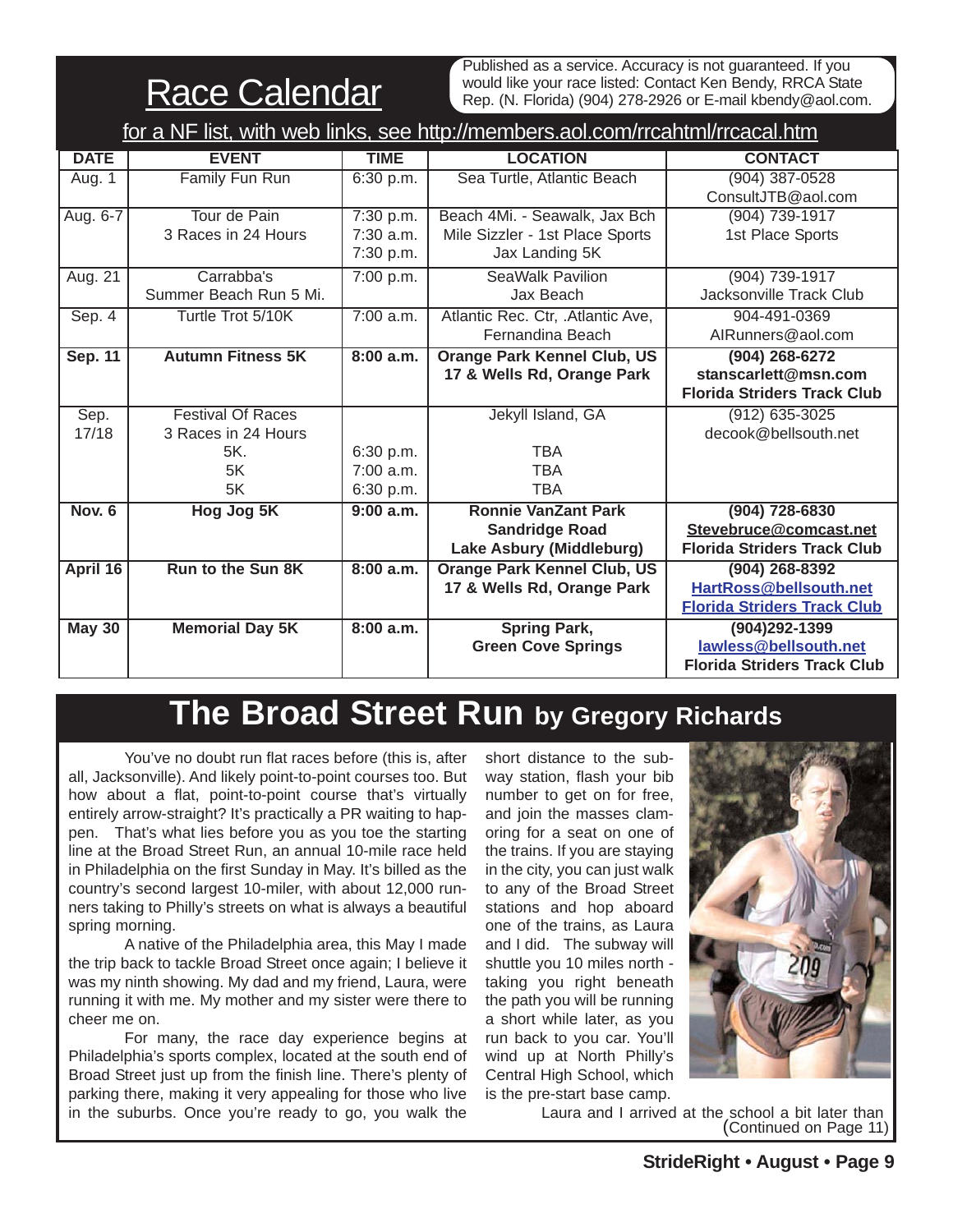# **GROUP TRAINING RUNS**

| <b>DAY</b>       | <b>TIME</b> | <b>DISTANCE</b>          | <b>JACKSONVILLE AREA</b>                                | <b>CONTACT</b>                            |
|------------------|-------------|--------------------------|---------------------------------------------------------|-------------------------------------------|
| <b>Sunday</b>    |             |                          | 6:30 AM   5 to 10 Mi. Various Atlantic Beach Sea Turtle | Jakson Badenhoop (904) 285-1552 jakson-   |
|                  |             | pace groups              | llnn                                                    | ba@ilnk.com                               |
| <b>Sunday</b>    | 6:30 AM     |                          | 6 to 20 Mi. Various Orange Park Sun Tire                | Bob Boyd (904) 272-1770                   |
|                  |             | pace groups              | <b>Blanding Blvd.</b>                                   | BobBoydFL@Comcast.net                     |
| <b>Sunday</b>    | 10:00       | 3-8 Mi. Trail Run        | <b>Ponte Vedra Guana State</b>                          | Craig O'Neal (904) 285-9097 autofinance-  |
|                  | AM          |                          | <b>Park</b>                                             | man@yahoo.com                             |
| <b>Monday</b>    | 5:30 PM     | 6 Mi. Downtown           | <b>Jacksonville Charthouse</b>                          | Karin or Rob Glenn (904) 886-4095         |
|                  |             | <b>Bridges</b>           | <b>Rest. parking lot</b>                                |                                           |
| <b>Tuesday</b>   | 6:30 PM     | 5.5 MI. River Road       | <b>Orange Park, 1st Place</b>                           | John Metzgar (904) 264-3767 work or (904) |
| NEW!             |             | Area, Various paces      | Sports, 550-7 Wells Rd                                  | 215-9440                                  |
| Weds.            | 6:30 PM     | <b>Interval Training</b> | Orange Park, St. Johns                                  | John Metzgar(904) 264-3767 work or Bob    |
| NEW!             |             |                          | Country Day Track-park @                                | Boyd (904) 272-1770,                      |
|                  |             |                          | Lakeside Elem. on Moody                                 | BobBoydFL@Comcast.net                     |
| Weds.            | 5:30 PM     | <b>Interval Training</b> | Jacksonville Bolles School Bob Carr (904)743-3325       |                                           |
|                  |             |                          | San Marco Blvd.                                         |                                           |
| Weds.            | 6:00 PM     | 6.5 Mi. Easy pace        | Jacksonville Boone Park                                 | Bernie Gross (904) 272-5995               |
|                  |             |                          | Riverside                                               | berniegross@juno.com                      |
| Thursday 6:00 PM |             | 5 Mi.                    | <b>Gracor Fitness Ctr. 1950</b>                         | Brett Chepenik (904) 398-6442             |
|                  |             |                          | <b>San Marco</b>                                        |                                           |
| Thursday 6:20 PM |             | <b>Varied distances</b>  | Jacksonville Beach                                      | Jakson Badenhoop (904) 285-1552 jakson-   |
|                  |             |                          | <b>SeaWalk Pavilion</b>                                 | ba@ilnk.com Call/email to confirm last    |
|                  |             |                          |                                                         | minute changes                            |

# **High Quality Strider Logo Shirts**

**Striders can order a high quality shirt (Polartec PowerDry) with our Club logo. We will not have open stock of these shirts. Available styles and estimated costs (final price may vary with number ordered):**

- **1. Singlet, male/female styles, \$20**
- **2. Sleeveless Tee Shirt, adult unisex, \$23**
- **3. Short sleeve Tee Shirt, adult unisex, \$23**

**4. Long sleeve Tee Shirt, adult unisex, \$25 Color: yellow or white, with Strider Red & Blue Logo**

**Ordering: Please contact George Hoskins and provide your choice of style, size, and color preference at** ghoskins@bellsouth.net **or phone 264-4372. To view more details of the fabric and styles, visit soark.com.**

| <b>Please Print</b>                                                                                                                                                                                                            | <b>Application for Membership</b><br><b>FLORIDA STRIDERS TRACK CLUB</b>                                                                                                                                                                                                                                                                                                                                                                                                                                                                                                                                                                                                                            | New $\subset$<br>Renewal $\bigcap$                                                                                                 |
|--------------------------------------------------------------------------------------------------------------------------------------------------------------------------------------------------------------------------------|----------------------------------------------------------------------------------------------------------------------------------------------------------------------------------------------------------------------------------------------------------------------------------------------------------------------------------------------------------------------------------------------------------------------------------------------------------------------------------------------------------------------------------------------------------------------------------------------------------------------------------------------------------------------------------------------------|------------------------------------------------------------------------------------------------------------------------------------|
|                                                                                                                                                                                                                                |                                                                                                                                                                                                                                                                                                                                                                                                                                                                                                                                                                                                                                                                                                    |                                                                                                                                    |
|                                                                                                                                                                                                                                |                                                                                                                                                                                                                                                                                                                                                                                                                                                                                                                                                                                                                                                                                                    |                                                                                                                                    |
|                                                                                                                                                                                                                                |                                                                                                                                                                                                                                                                                                                                                                                                                                                                                                                                                                                                                                                                                                    |                                                                                                                                    |
|                                                                                                                                                                                                                                |                                                                                                                                                                                                                                                                                                                                                                                                                                                                                                                                                                                                                                                                                                    |                                                                                                                                    |
|                                                                                                                                                                                                                                |                                                                                                                                                                                                                                                                                                                                                                                                                                                                                                                                                                                                                                                                                                    | <b>Annual Dues:</b><br><b>Mail Application</b>                                                                                     |
|                                                                                                                                                                                                                                | E-mail entertainment and the contract of the contract of the contract of the contract of the contract of the contract of the contract of the contract of the contract of the contract of the contract of the contract of the c                                                                                                                                                                                                                                                                                                                                                                                                                                                                     | Family \$20<br>Single \$15<br>$\circ$<br>with dues to:                                                                             |
|                                                                                                                                                                                                                                |                                                                                                                                                                                                                                                                                                                                                                                                                                                                                                                                                                                                                                                                                                    | <b>Florida Striders</b><br>Junior (under 18) $$10$ O<br>11058 Percheron Drive<br>Senior (over 65) \$10 O<br>Jacksonville, FL 32257 |
| Date enter the state of the state of the state of the state of the state of the state of the state of the state of the state of the state of the state of the state of the state of the state of the state of the state of the | I know that running and volunteering to work in club races are potentially hazardous activities. I should not enter and run in club activities unless I am medically able and properly trained. I agree to abide by any decisi<br>cial relative to my ability to safely complete the run. I assume all risks associated with running and volunteering to work club races including, but not limited to, falls, contact with other participants, the effects of t<br>high heat and/or humidity, the conditions of the road or the traffic on the course, all such risks being known and appreciated by me. Having read this waiver and knowing these facts, and in consideration of your acceptance |                                                                                                                                    |

high heat and/or humidity, the conditions of the road or the traffic on the course, all such risks being known and appreciated by me. Having read this waiver and knowing these facts, and in consideration of your acceptance n e ------------n e n e n e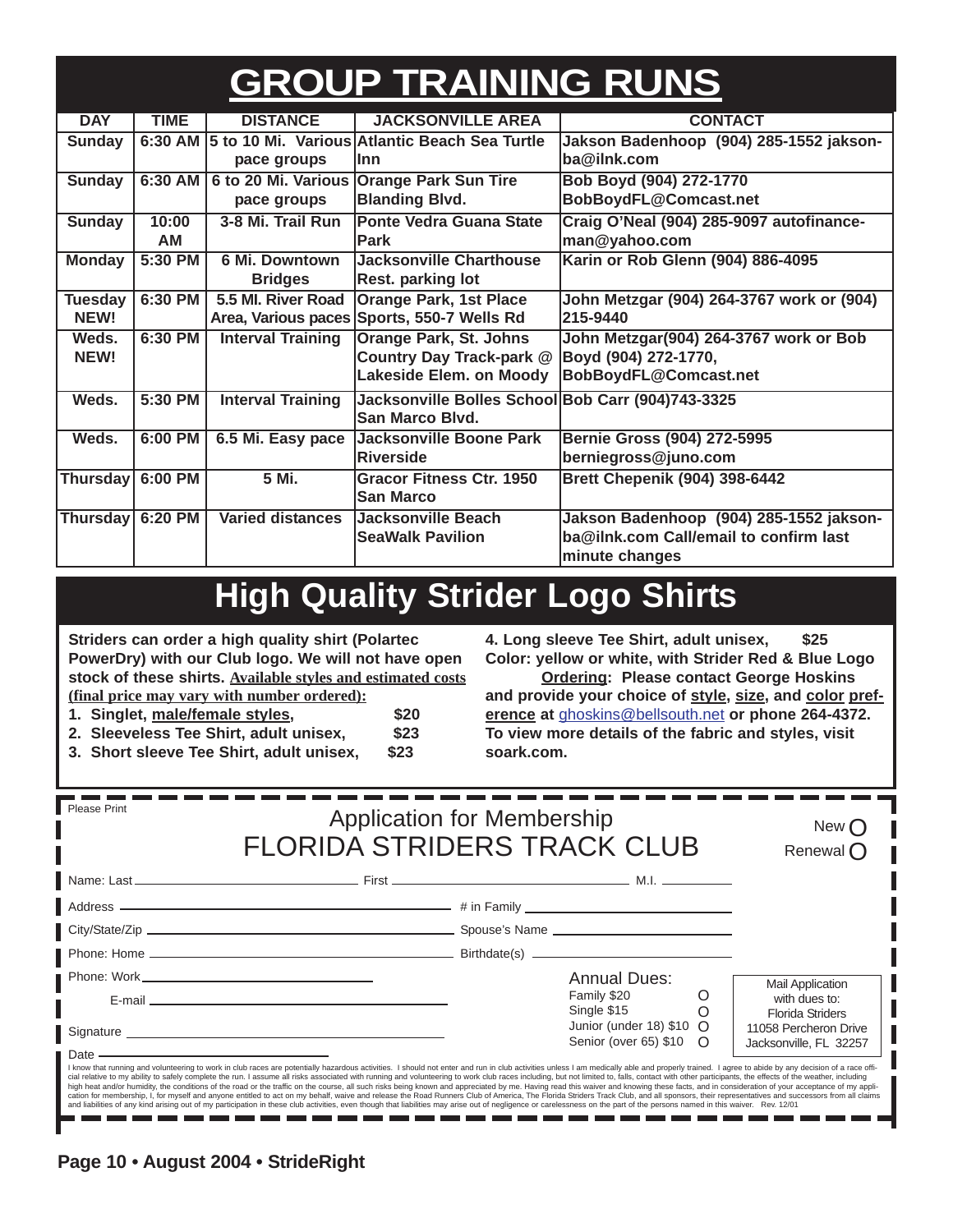# **MILE MARKER MUSINGS By Robert Glenn**

Hello again, I was going to say something about August being our last month of summer but seeing as we're in Jacksonville, I guess I'll save that for November. Two races this month and a few on the road results. I'd like to make it longer to make up for the other local running club's summer siesta on their newsletter, but there are only so many races to make comments on, so off we go.

The **Celebration 5K** filled the 4th of July holiday with a fine race like it has done the last few years, run at the Baymeadows 1st Place Sports location, which is a local fixture on the running scene. If you are new to the area, make sure you stop by one of the stores soon. Our fastest Strider was **John Metzgar,** who ran a 16:03, and was also the Masters Male champion. So, do you think being the masters male champ or the fastest Strider is higher up on the priority list? My faster half, **Karin Glenn**,



(Continued on Page 12)

### **Prefer the convenience of On Line Membership, Renewal, or Race Registration? Visit Active.com. They charge \$2 for their service.**

# **The Broad Street Run (continued from Page 9)**

we had hoped to this year, meaning we had to hustle to get stretched and ready to go. Our late showing - about a half hour before the start - left my Dad anxious, as I was carrying his race number and chip that I had picked up for him at the expo the previous day. "Don't worry, Dad, I said you'll have it in time!" The start time was set at 8:30 a.m. But that time came and went. And we waited and waited and waited. Apparently, there was a fire of some sort in one of the subway stations, and the fire trucks were blocking the race course. But later, I could see no traces of any calamity along the way. At about 8:50, we were finally off.

Broad Street is Philadelphia's main north-south thoroughfare, and that means that it's wide (it's probably seven lanes wide, counting turn lanes and parking). From your first step you'll be able to see City Hall's clock tower looming in the distance; it's at roughly the half-way point, providing a nice gauge to your progress. The slight in -and –out around City Hall is the only bend in the race.

The course presents a diverse view of Philadelphia, from the economically challenged but certainly safe neighborhood where the race begins to the grand and historic Center City (with its arts district lining Broad Street) to South Philly and the sports complex, location of the new homes of both the Eagles and the Phillies. There are never many fans along the course, except for in Center City at the midway point and at the end. But I've never found that to be much of a detriment, since the course seems to always pass by so quickly. One fan to

always look for is flamboyant Pennsylvania Gov. Ed Rendell, Philly's former mayor, who is always standing by the Academy of the Arts giving runners high-fives.

The ending was changed a few years ago, and you may find it surprising at first. You'll pass underneath I-95 and suddenly be greeted by a bunch of Navy ships, which seem somewhat out of place docked right up against the road. It's the former Philadelphia Navy yard, now being redeveloped as a business park. But the mothballed ships are still there. Once inside the Navy yard there's just a short jaunt down the shaded drive and that's it!

My time this year was 1:02, not my best but I believe it was still a strong run. I believe my Dad and Laura were also happy with their times. On your way out of the city, don't forget to grab a cheesesteak and Tastycake - you've earned them!

For more information, go to www.broadstreetrun.com

As an aside, another great race - my personal favorite - is coming up in Philly on Sept. 19 – the Philadelphia Distance Run. This half-marathon is Philly's premier running event. The course is fabulous, taking you around Center City and along the city's two river drives and past the famous Boathouse Row. More details on it can be found at www.philadistancerun.org.